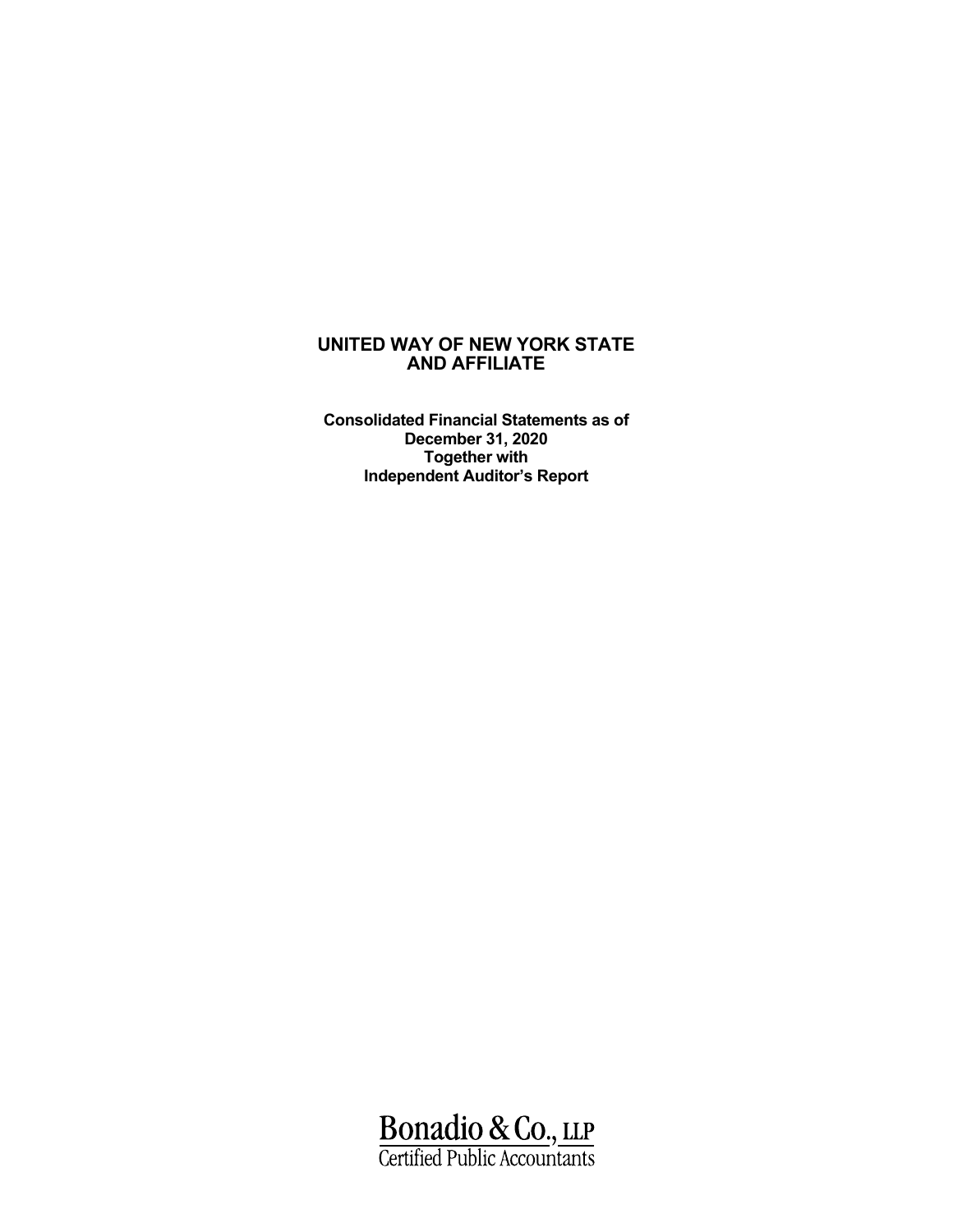#### **INDEPENDENT AUDITOR'S REPORT**

October 21, 2021

To the Board of Directors and Management United Way of New York State and Affiliate:

We have audited the accompanying consolidated financial statements of United Way of New York State (a nonprofit organization) and Affiliate, which comprise the consolidated statement of financial position as of December 31, 2020 and the related consolidated statements of activities, cash flows, and functional expenses for the year then ended, and the related notes to the consolidated financial statements.

#### *Management's Responsibility for the Financial Statements*

Management is responsible for the preparation and fair presentation of these consolidated financial statements in accordance with accounting principles generally accepted in the United States of America; this includes the design, implementation, and maintenance of internal control relevant to the preparation and fair presentation of consolidated financial statements that are free from material misstatement, whether due to fraud or error.

#### *Auditor's Responsibility*

Our responsibility is to express an opinion on these consolidated financial statements based on our audit. We conducted our audit in accordance with auditing standards generally accepted in the United States of America. Those standards require that we plan and perform the audit to obtain reasonable assurance about whether the consolidated financial statements are free from material misstatement.

An audit involves performing procedures to obtain audit evidence about the amounts and disclosures in the consolidated financial statements. The procedures selected depend on the auditor's judgment, including the assessment of the risks of material misstatement of the consolidated financial statements, whether due to fraud or error. In making those risk assessments, the auditor considers internal control relevant to the entity's preparation and fair presentation of the consolidated financial statements in order to design audit procedures that are appropriate in the circumstances, but not for the purpose of expressing an opinion on the effectiveness of the entity's internal control. Accordingly, we express no such opinion. An audit also includes evaluating the appropriateness of accounting policies used and the reasonableness of significant accounting estimates made by management, as well as evaluating the overall presentation of the consolidated financial statements.

We believe that the audit evidence we have obtained is sufficient and appropriate to provide a basis for our audit opinion.

(Continued)

6 Wembley Court Albany, New York 12205 p (518) 464-4080 f (518) 464-4087

www.bonadio.com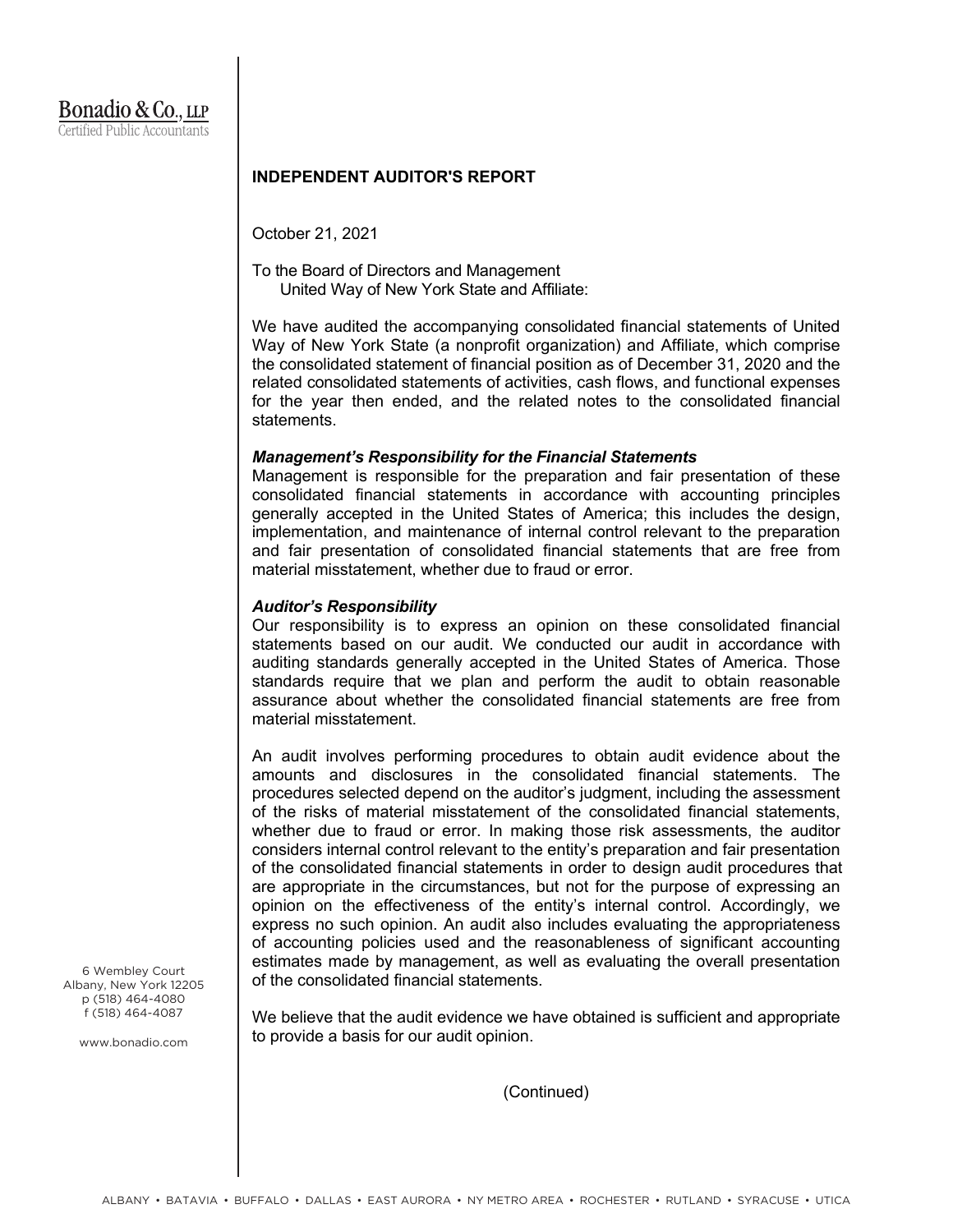#### **INDEPENDENT AUDITOR'S REPORT**

(Continued)

#### *Opinion*

In our opinion, the consolidated financial statements referred to above present fairly, in all material respects, the financial position of United Way of New York State and Affiliate as of December 31, 2020, and the changes in their net assets and cash flows, for the year then ended, in accordance with accounting principles generally accepted in the United States of America.

#### **Report on Summarized Comparative Information**

We have previously audited United Way of New York State and Affiliate's 2019 consolidated financial statements, and we expressed an unmodified audit opinion on those audited financial statements in our report dated June 16, 2020. In our opinion, the summarized comparative information presented herein as of and for the year ended December 31, 2019, is consistent, in all material respects, with the audited financial statements from which it has been derived.

#### *Report on Supplementary Information*

Our audit was conducted for the purpose of forming an opinion on the consolidated financial statements as a whole. The information in Schedules I and II is presented for purposes of additional analysis of the consolidated financial statements rather than to present the financial position and activities of the individual entities and is not a required part of the consolidated financial statements. Such information is the responsibility of management and was derived from and relates directly to the underlying accounting and other records used to prepare the consolidated financial statements. The consolidating information has been subjected to the auditing procedures applied in the audit of the consolidated financial statements and certain additional procedures, including comparing and reconciling such information directly to the underlying accounting and other records used to prepare the consolidated financial statements or to the consolidated financial statements themselves, and other additional procedures in accordance with auditing standards generally accepted in the United States of America. In our opinion, the consolidating information is fairly stated in all material respects in relation to the consolidated financial statements as a whole.

Bonadio & Co., LLP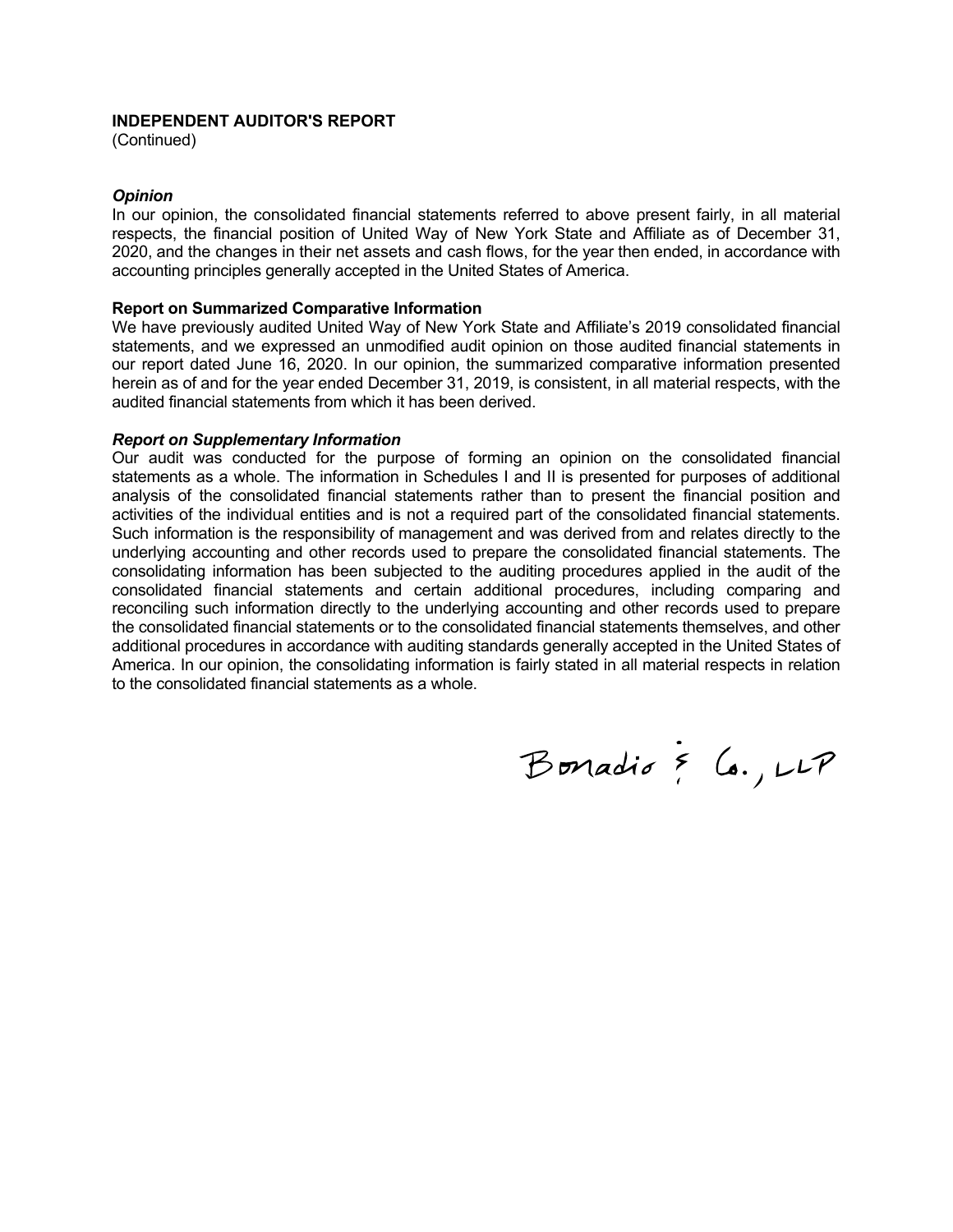# **CONSOLIDATED STATEMENT OF FINANCIAL POSITION**

**DECEMBER 31, 2020**

(With Comparative Totals for 2019)

| <b>ASSETS</b>                                                                                                                 | 2020 | 2019                                                                             |
|-------------------------------------------------------------------------------------------------------------------------------|------|----------------------------------------------------------------------------------|
| Cash and cash equivalents<br>Accounts and grants receivable, net<br>Prepaid expenses<br>Office furnishings and equipment, net | \$   | \$<br>488,839<br>289,911<br>519,910<br>855,323<br>5,691<br>2,323<br>699<br>2,132 |
| <b>Total assets</b>                                                                                                           | \$   | 814,276<br>1,350,552<br>\$                                                       |
| <b>LIABILITIES AND NET ASSETS</b>                                                                                             |      |                                                                                  |
| <b>LIABILITIES:</b><br>Accounts payable<br>Accrued payroll and related liabilities<br>Deferred revenue                        | \$   | \$<br>915,072<br>418,034<br>8,300<br>14,028<br>378                               |
| <b>Total liabilities</b>                                                                                                      |      | 426,334<br>929,478                                                               |
| <b>NET ASSETS:</b><br>Without donor restrictions<br>With donor restrictions                                                   |      | 406,074<br>350,792<br>15,000<br>37,150                                           |
| Total net assets                                                                                                              |      | 421,074<br>387,942                                                               |
| Total liabilities and net assets                                                                                              | S    | 1,350,552<br>814,276<br>S                                                        |

The accompanying notes are an integral part of these statements.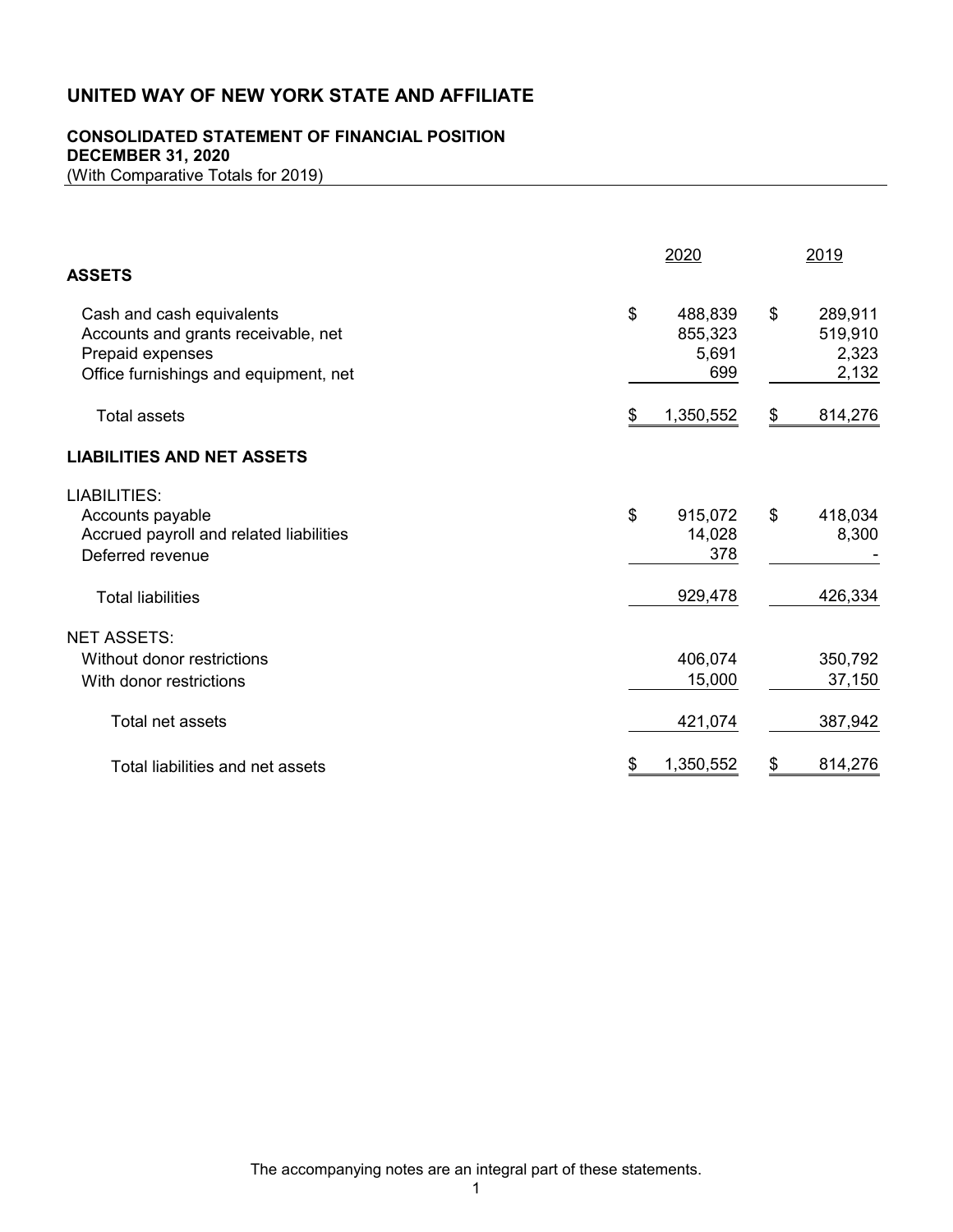## **CONSOLIDATED STATEMENT OF ACTIVITIES**

# **FOR THE YEAR ENDED DECEMBER 31, 2020**

(With Comparative Totals for 2019)

|                                       | 2020                          |                            |    |           |    | 2019      |  |
|---------------------------------------|-------------------------------|----------------------------|----|-----------|----|-----------|--|
|                                       | Without donor<br>restrictions | With donor<br>restrictions |    | Total     |    | Total     |  |
| <b>REVENUE AND SUPPORT:</b>           |                               |                            |    |           |    |           |  |
| Grants and sponsorships               | \$<br>1,437,191               | \$                         | \$ | 1,437,191 | \$ | 1,276,778 |  |
| Local United Way support              | 233,787                       |                            |    | 233,787   |    | 229,024   |  |
| ALICE revenue                         |                               | 15,000                     |    | 15,000    |    | 62,150    |  |
| Contributions                         | 17,872                        |                            |    | 17,872    |    | 12,075    |  |
| Program services                      | 4,220                         |                            |    | 4,220     |    | 23,970    |  |
| Interest income                       | 2,615                         |                            |    | 2,615     |    | 4,964     |  |
| Other                                 | 36                            |                            |    | 36        |    | 141       |  |
| Net assets released from restrictions | 37,150                        | (37, 150)                  |    |           |    |           |  |
| Total revenue and support             | 1,732,871                     | (22, 150)                  |    | 1,710,721 |    | 1,609,102 |  |
| <b>EXPENSES:</b>                      |                               |                            |    |           |    |           |  |
| Program service expenses:             |                               |                            |    |           |    |           |  |
| Membership services                   | 218,484                       |                            |    | 218,484   |    | 97,577    |  |
| 2-1-1 New York                        | 1,245,652                     |                            |    | 1,245,652 |    | 1,293,962 |  |
| <b>Public Policy</b>                  | 105,423                       |                            |    | 105,423   |    | 105,973   |  |
| Total program expenses                | 1,569,559                     |                            |    | 1,569,559 |    | 1,497,512 |  |
| Supporting services expenses:         |                               |                            |    |           |    |           |  |
| General and administrative costs      | 106,597                       |                            |    | 106,597   |    | 101,709   |  |
| Depreciation                          | 1,433                         |                            |    | 1,433     |    | 2,201     |  |
| Total supporting services             | 108,030                       |                            |    | 108,030   |    | 103,910   |  |
| Total expenses                        | 1,677,589                     |                            |    | 1,677,589 |    | 1,601,422 |  |
| CHANGE IN NET ASSETS                  | 55,282                        | (22, 150)                  |    | 33,132    |    | 7,680     |  |
| NET ASSETS - beginning of year        | 350,792                       | 37,150                     |    | 387,942   |    | 380,262   |  |
| NET ASSETS - end of year              | \$<br>406,074                 | 15,000<br>\$               | \$ | 421,074   | S  | 387,942   |  |

The accompanying notes are an integral part of these statements.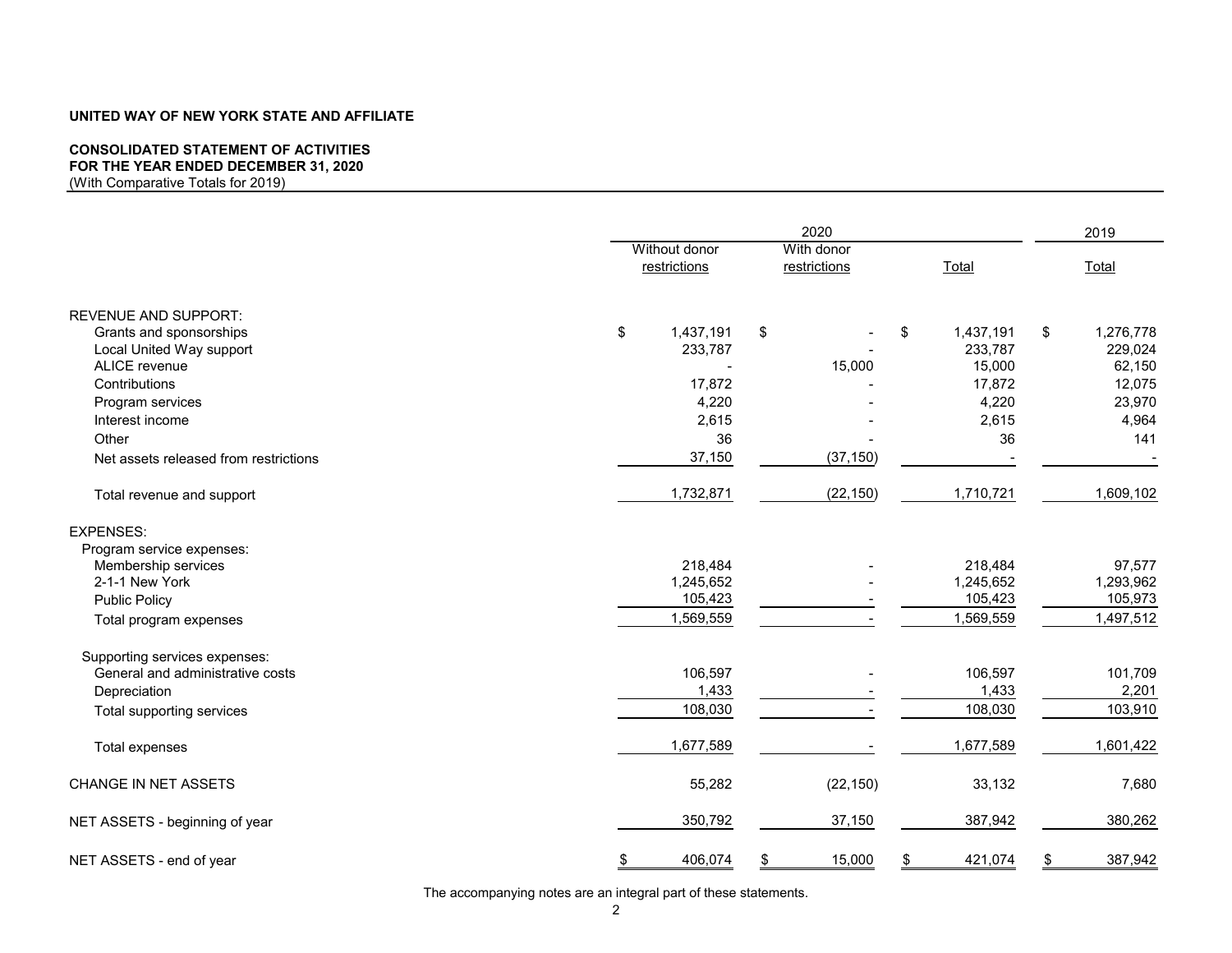# **CONSOLIDATED STATEMENT OF FUNCTIONAL EXPENSES FOR THE YEAR ENDED DECEMBER 31, 2020**

(With Comparative Totals for 2019)

|                                    | Member<br>Services | $2 - 1 - 1$<br>New York | Public<br>Policy     | Total<br>Program | Management<br>and General | 2020<br>Total   | 2019<br>Total |
|------------------------------------|--------------------|-------------------------|----------------------|------------------|---------------------------|-----------------|---------------|
| Regional 2-1-1 grants              | \$                 | 1,134,886<br>\$         | \$<br>$\blacksquare$ | 1,134,886<br>\$  |                           | 1,134,886       | \$1,155,188   |
| Regional UW grants                 | 111,500            |                         |                      | 111,500          |                           | 111,500         |               |
| Salaries and benefits              | 75,121             | 95,898                  | 45,131               | 216,150          | 66,213                    | 282,363         | 279,364       |
| Program contractual services       | 4,863              | 4,990                   | 60,192               | 70,045           | 426                       | 70,471          | 68,076        |
| ALICE grant                        | 27,000             |                         |                      | 27,000           |                           | 27,000          | 26,573        |
| <b>Professional services</b>       |                    | 9,332                   |                      | 9,332            | 15,219                    | 24,551          | 22,100        |
| Occupancy                          |                    |                         |                      |                  | 13,032                    | 13,032          | 13,032        |
| Travel                             |                    | 316                     |                      | 316              | 325                       | 641             | 6,170         |
| Equipment leasing and maintenance  |                    | (150)                   |                      | (150)            | 4,203                     | 4,053           | 4,580         |
| Telephone                          |                    |                         |                      |                  | 3,453                     | 3,453           | 3,326         |
| Insurance                          |                    |                         |                      |                  | 2,416                     | 2,416           | 2,623         |
| Miscellaneous                      |                    | 380                     | 100                  | 480              | 311                       | 791             | 822           |
| Office supplies                    |                    |                         |                      |                  | 370                       | 370             | 400           |
| Postage and shipping               |                    |                         |                      |                  | 259                       | 259             | 287           |
| Printing                           |                    |                         |                      |                  | 175                       | 175             | 3,829         |
| Conferences and meetings           |                    |                         |                      |                  | 150                       | 150             | 12,851        |
| Volunteer recognition              |                    |                         |                      |                  | 45                        | 45              |               |
| Total expenses before depreciation | 218,484            | 1,245,652               | 105,423              | 1,569,559        | 106,597                   | 1,676,156       | 1,599,221     |
| Depreciation                       |                    |                         |                      |                  | 1,433                     | 1,433           | 2,201         |
| <b>TOTAL EXPENSES</b>              | 218,484<br>\$      | 1,245,652               | 105,423              | 1,569,559<br>\$  | 108,030<br>\$             | 1,677,589<br>\$ | \$1,601,422   |

The accompanying notes are an integral part of these statements.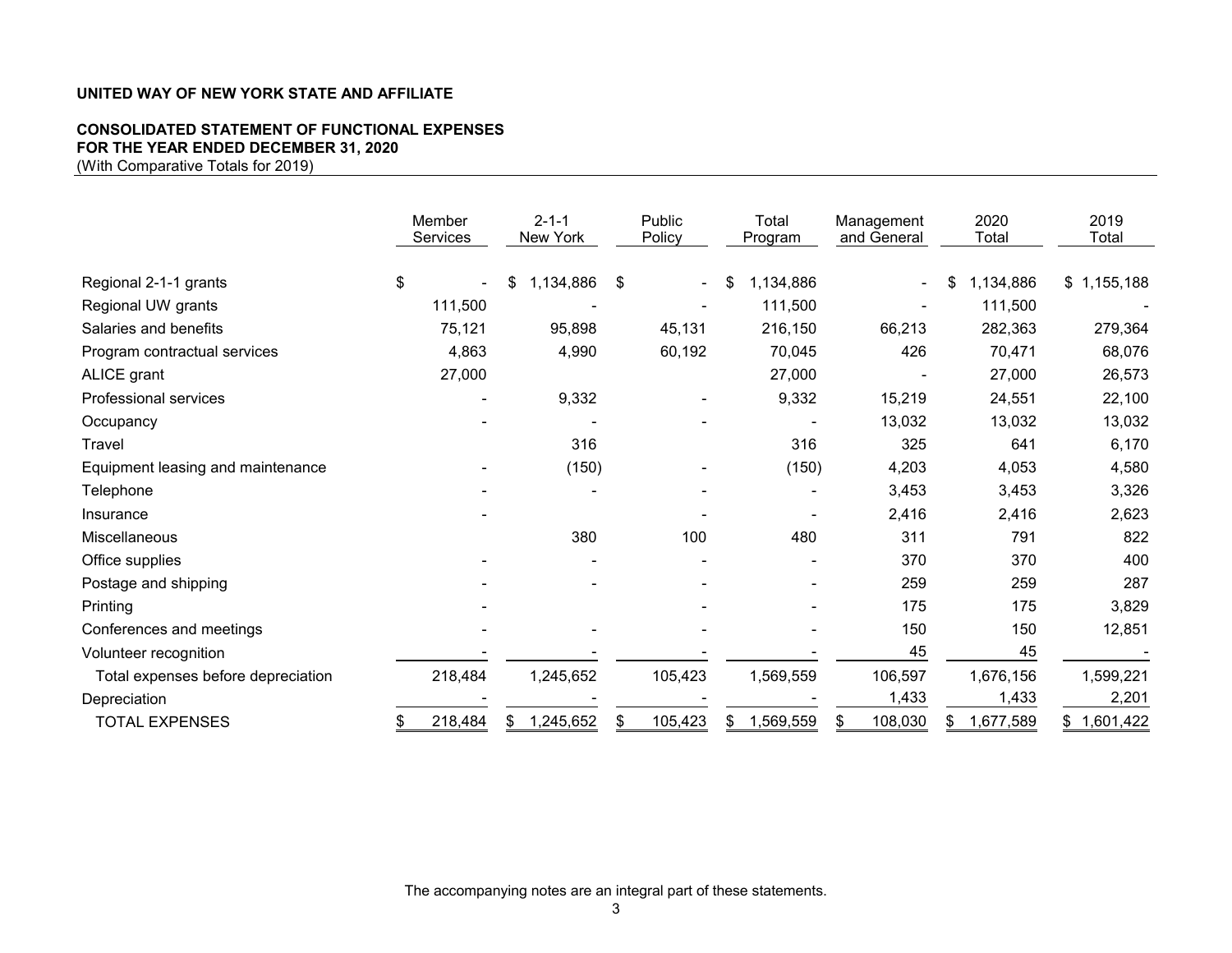## **CONSOLIDATED STATEMENT OF CASH FLOWS FOR THE YEAR ENDED DECEMBER 31, 2020**

(With Comparative Totals for 2019)

|                                                                                                                                          | 2020                                             | 2019                               |
|------------------------------------------------------------------------------------------------------------------------------------------|--------------------------------------------------|------------------------------------|
| <b>CASH FLOWS FROM OPERATING ACTIVITIES:</b><br>Change in net assets<br>Adjustments to reconcile change in net assets to net cash        | \$<br>33,132                                     | \$<br>7,680                        |
| flows from operating activities:<br>Depreciation<br>Changes in:                                                                          | 1,433                                            | 2,201                              |
| Accounts and grants receivable<br>Prepaid expenses<br>Accounts payable<br>Accrued payroll and related liabilities<br>Deferred revenue    | (335, 413)<br>(3,368)<br>497,038<br>5,728<br>378 | (91, 366)<br>49<br>15,528<br>4,434 |
| Net cash flow from operating activities                                                                                                  | 198,928                                          | (61, 474)                          |
| <b>CASH FLOWS FROM INVESTING ACTIVITIES:</b><br>Purchases of office furnishings and equipment<br>Net cash flow from investing activities |                                                  | (1,799)<br>(1,799)                 |
| CHANGES IN CASH AND CASH EQUIVALENTS                                                                                                     | 198,928                                          | (63, 273)                          |
| CASH AND CASH EQUIVALENTS - beginning of year                                                                                            | 289,911                                          | 353,184                            |
| CASH AND CASH EQUIVALENTS - end of year                                                                                                  | \$<br>488,839                                    | \$<br>289,911                      |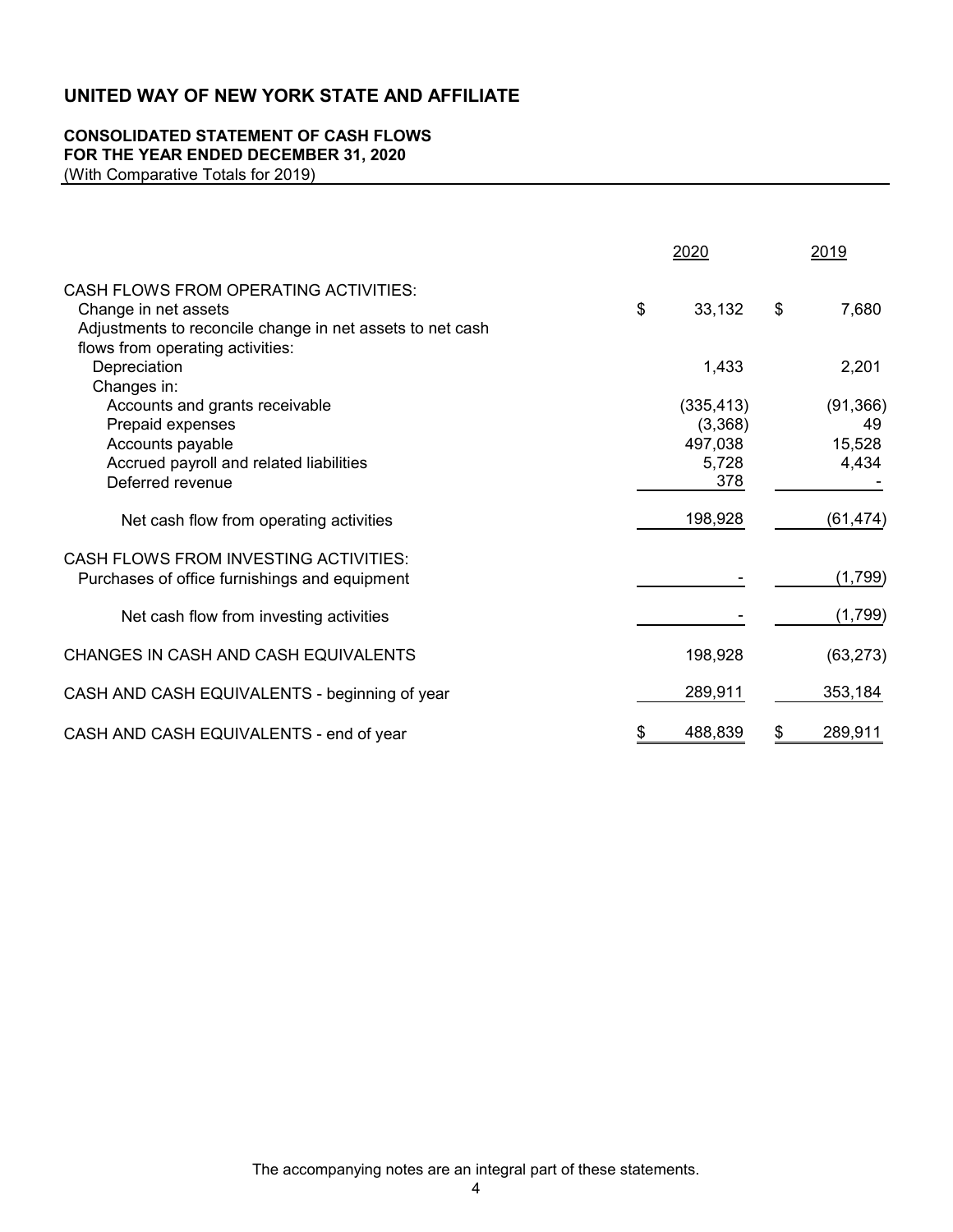#### **NOTES TO CONSOLIDATED FINANCIAL STATEMENTS DECEMBER 31, 2020**

#### **1. THE ORGANIZATION**

The United Way of New York State (UWNYS) is a nonprofit organization dedicated to strengthening the capacity of local United Ways through their charitable human service activities to be leaders in achieving results that improve the lives of all New Yorkers.

UWNYS provides public policy, training, technical assistance and resource development activities and promotes the sharing of information, expertise, materials and best practices among local United Ways. United Way studies data in-depth of working families who earn less than the true cost of living and experience financial hardship, known as the ALICE population (Asset Limited, Income Constrained, Employed), and advocates that all stakeholders use the data to build solutions that help ALICE families achieve economic stability.

2-1-1 New York, Inc. (2-1-1 New York) is a nonprofit corporation formed to lead and oversee the development and operation of a state-wide, free, health and human services information and referral system, accessible through the 2-1-1 dialing code.

## **2. SUMMARY OF SIGNIFICANT ACCOUNTING POLICIES**

#### **Basis of Presentation**

The accompanying consolidated financial statement has been prepared in conformity with accounting principles generally accepted in the United States of America (U.S. GAAP).

#### **Consolidation**

The consolidated financial statements include the accounts of UWNYS and 2-1-1 New York (collectively, the Organization). UWNYS is the sole member of 2-1-1 New York and has the power to appoint its board of directors. All significant inter-entity transactions and balances have been eliminated in consolidation.

#### **Comparative Financial Information**

The financial statements include certain prior year summarized comparative information in total, but not by net asset class. Such information does not include sufficient detail to constitute a presentation in conformity with U.S. GAAP. Accordingly, such information should be read in conjunction with the Organization's financial statements for the year ended December 31, 2019, from which the summarized information was derived.

#### **Estimates**

The preparation of financial statements in conformity with generally accepted accounting principles requires management to make estimates and assumptions that affect the reported amounts of assets and liabilities and disclosure of contingent assets and liabilities at the date of the financial statements and the reported amounts of revenue and expenses during the reporting period. Actual results could differ from those estimates.

#### **Cash and Cash Equivalents**

Cash and cash equivalents include cash held in demand deposit and savings bank accounts. The balances in the accounts, at times, may exceed federally insured limits. The Organization has not experienced any losses in these accounts and believes it is not exposed to any significant risk with respect to cash and cash equivalents.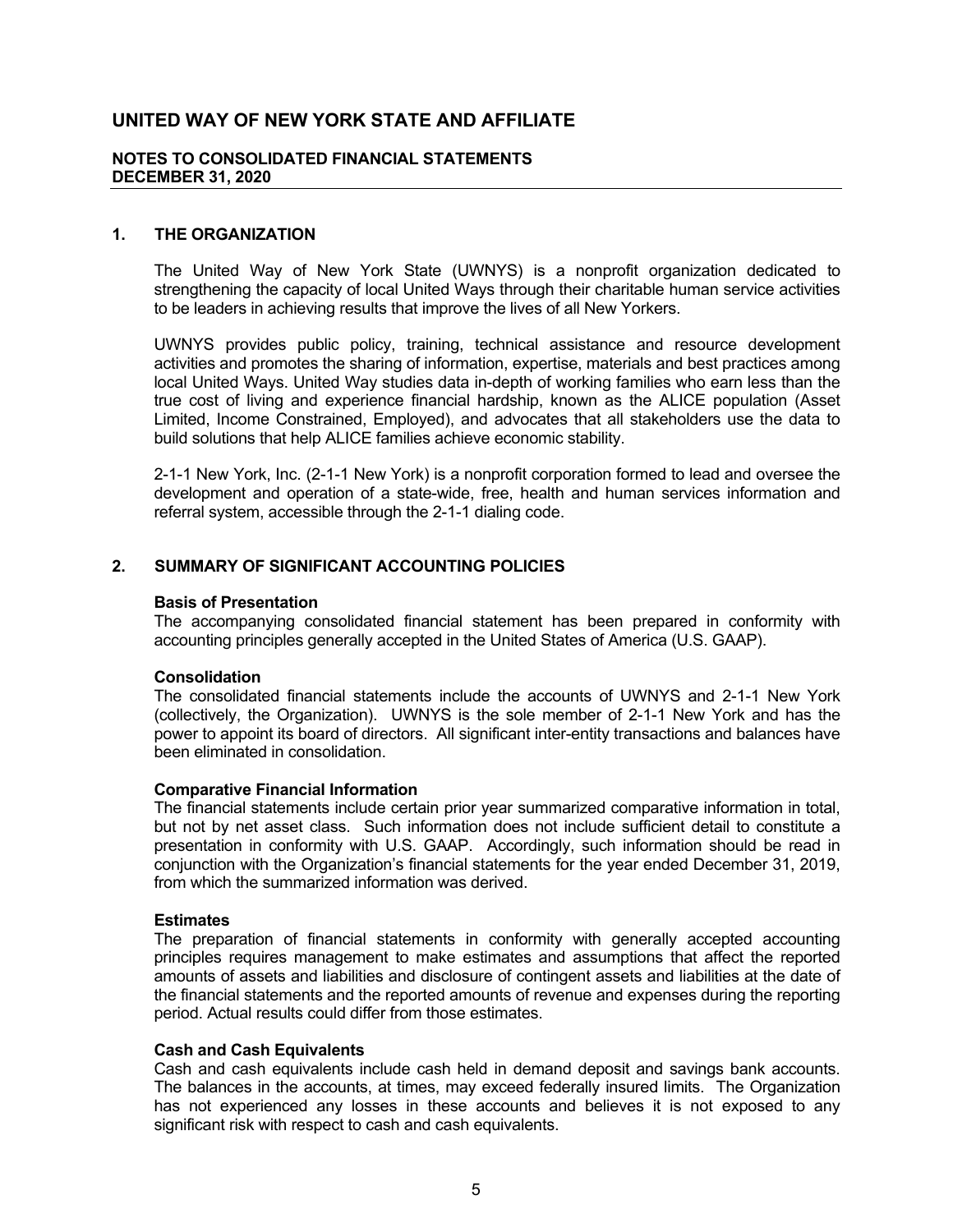### **2. SUMMARY OF SIGNIFICANT ACCOUNTING POLICIES (Continued)**

#### **Cash and Cash Equivalents (Continued)**

Cash and cash equivalents include restricted cash required to be held in a separate account under the Fiscal Sponsorship Agreement with the New York State ALICE Project. These funds are allowed to be expended on behalf of the project.

The following table provides a reconciliation of operating and restricted cash and cash equivalents reported within the consolidated statement of financial position that sum to the total of the same such amounts shown in the consolidated statement of cash flows.

|                                                          | 2020                   | 2019                |
|----------------------------------------------------------|------------------------|---------------------|
| Cash and cash equivalents - operating<br>Restricted cash | 459,351<br>S<br>29,488 | \$271,401<br>18,510 |
|                                                          | 488,839                | \$289,911           |

#### **Accounts Receivable**

Accounts receivable includes uncollateralized obligations from local United Ways, as well as various grants and contracts. The carrying amount of accounts receivable is reduced by a valuation that reflects management's best estimate of amounts that will not be collected. The Organization reviews all accounts receivable balances and estimates the portion of the balance that will not be collected based on historical collection percentages. After all collection efforts are exhausted, the account is written off. The estimated uncollectible accounts are generally considered implicit price concessions that are a direct reduction to resident accounts receivable.

### **Office Furnishings and Equipment**

Office furnishings and equipment is stated at cost, net of accumulated depreciation. All significant assets with an estimated useful life beyond one year and cost of more than \$1,000 are capitalized. Depreciation is computed over the estimated useful lives of the respective assets using the straight-line method with lives ranging from 3-10 years.

### **Financial Reporting**

The Organization reports information regarding its financial position and activities according to two net asset categories: net assets without donor restrictions and net assets with donor restrictions.

Net assets without donor restrictions include resources available for the support of the Organization's operating activities.

Net assets with donor restrictions represent donor-imposed or contract defined restrictions that permit the Organization to use up or expend the assets as specified. These restrictions are satisfied by the passage of time or by actions of the Organization. At December 31, 2020 and 2019, net assets with donor restrictions were \$15,000 and \$37,150, respectively, related to ALICE pledges.

#### **Revenue Recognition**

The Organization receives substantially all of its grant revenues from state agencies. The Organization recognizes grant revenue, dependent on the terms of the grant, to the extent grant obligations have been incurred.

Contributions and unconditional grants are recognized as support and revenues when they are received or unconditionally pledged.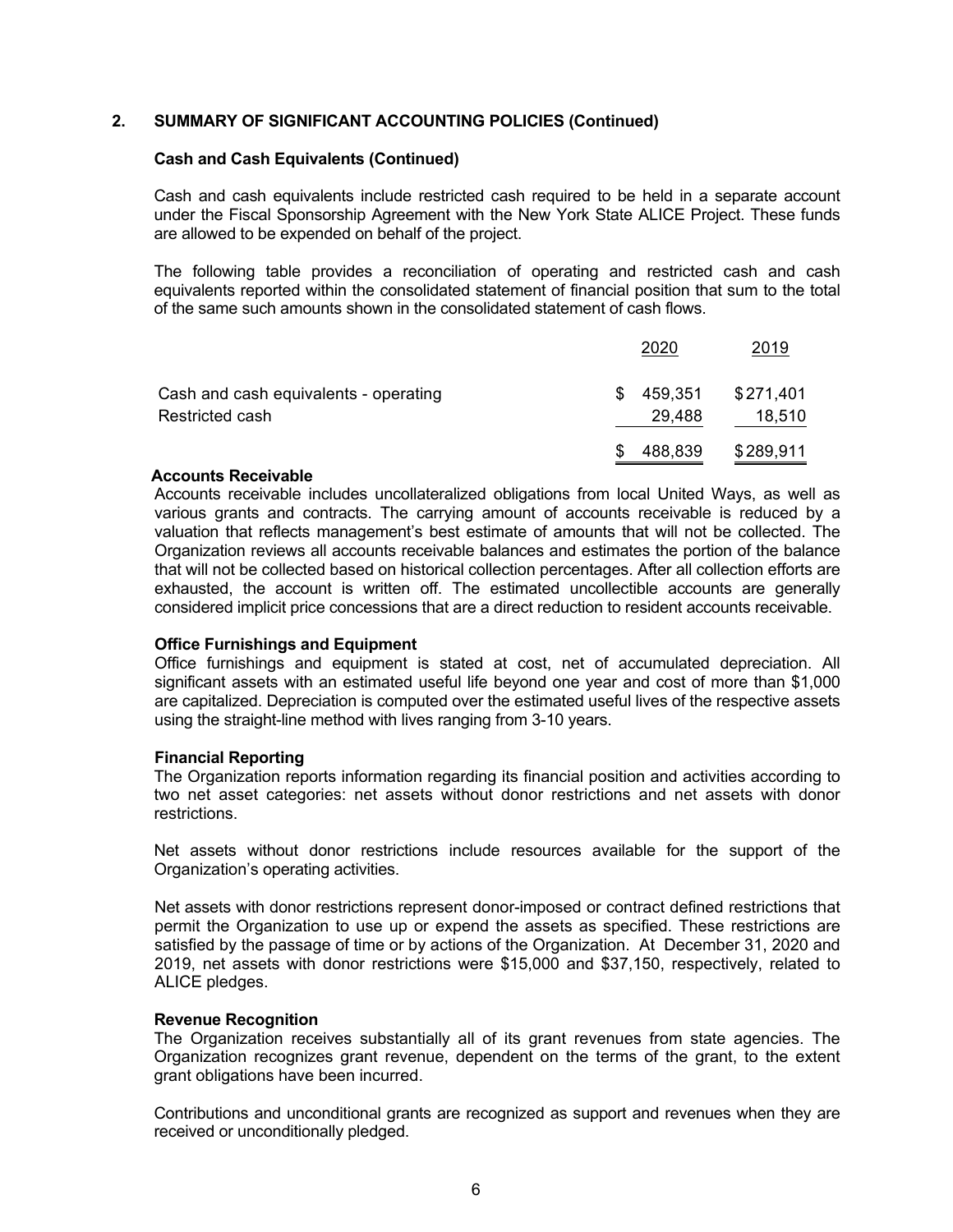#### **2. SUMMARY OF SIGNIFICANT ACCOUNTING POLICIES (Continued)**

#### **Revenue Recognition (Continued)**

The Organization also receives core member support and additional member support for providing privileges for the period of the membership. The Organization's performance obligation is satisfied on annual basis; therefore, the Organization recognize the member support revenue when the assessments are billed. The Organization's performance obligations are providing privileges for members, including coordination of information and training services, management of conference, individual consultation, and research of members.

The Organization reviews individual contracts at the time of performance, in order to determine estimated uncollectable accounts due from members and records these implicit price concessions as a direct reduction to revenue. Estimates of implicit price concessions are determined based on historical collection experience using a portfolio approach as a practical expedient to account for the contracts as a collective group. Based on this, the Organization determined that there is no implicit price concessions for the year ended December 31, 2020 and 2019.

Contributed services are recognized at fair value if the services received create or enhance longlived assets or require specialized skills, are provided by individuals possessing those skills, and would typically need to be purchased if not provided by donation. Contributions of tangible assets are recognized at fair value when received. The amounts reflected in the accompanying financial statements as in-kind contributions are offset by like amounts included in expenses, additions to property and equipment or investments.

Special event revenue is recognized when the event occurs. Revenues received for events scheduled for the following year, if any, are reported as deferred revenue.

#### **Functional Expense Allocation**

The costs of providing various programs and other activities have been summarized on a functional basis in the statement of activities. Accordingly, certain costs have been allocated amongst the programs and supporting services benefited. The expenses with the most significant allocations include certain salaries, fringe benefits, maintenance and property related costs and administrative costs. In addition, all attempts are made to direct charge expenses before allocations are made.

Indirect salary allocations are recorded based on hours charged by program in the payroll system or time studies that are submitted by applicable personnel. Fringe benefit costs are allocated based on total salaries to each program or cost center. Maintenance and property related costs are allocated using square footage of each program or cost center. Lastly, agency administrative costs are allocated using the ratio value method, which calculates a percentage for each program based on the total costs of the program compared to the Organization's total expenses.

#### **Income Tax Status**

UWNYS and 2-1-1 New York are New York not-for-profit corporations that are exempt from income taxes as organizations qualified under Section 501(c)(3) of the Internal Revenue Code. They have also been classified by the Internal Revenue Services as entities that are not private foundations.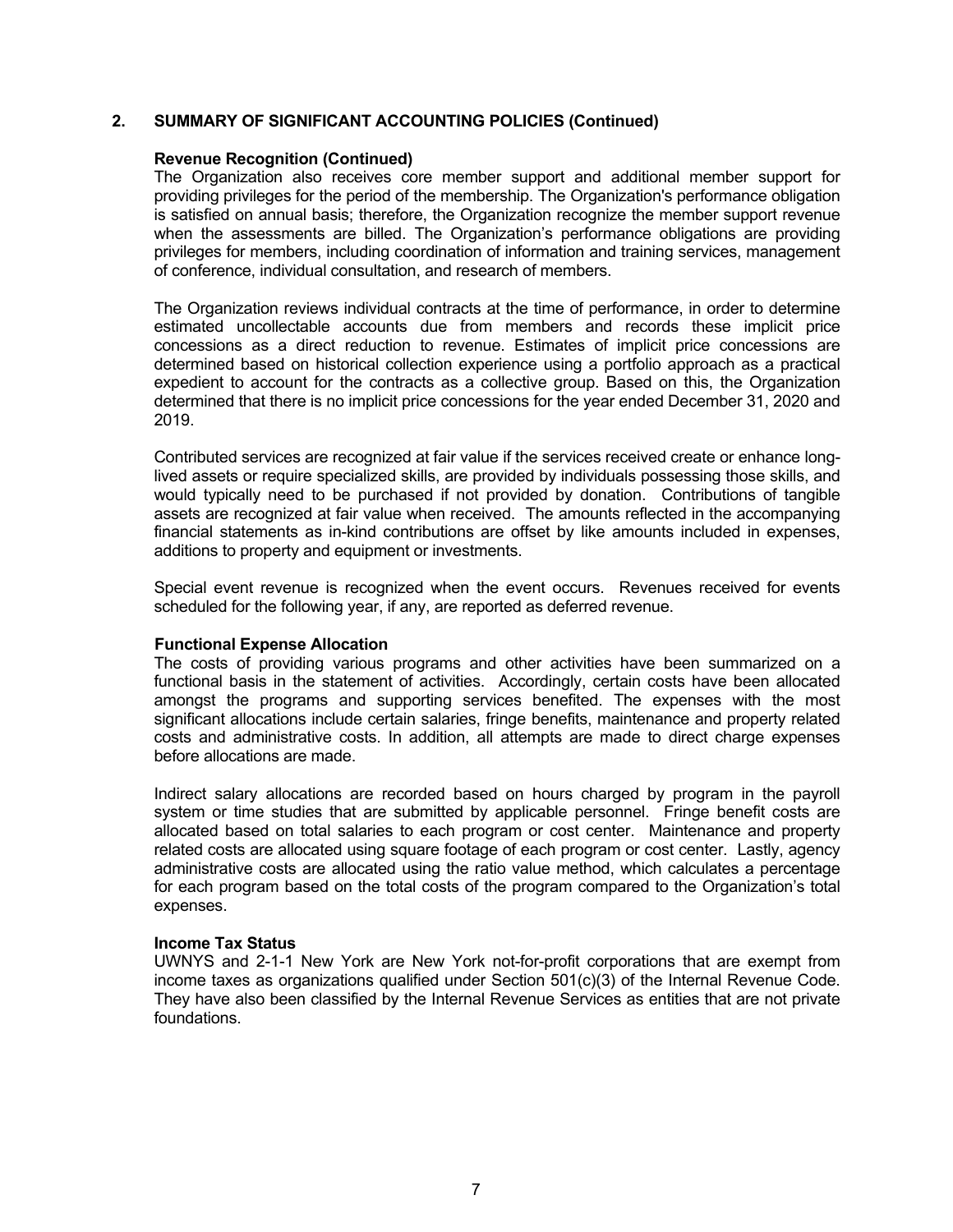#### **3. LIQUIDITY AND AVAILABILITY OF FINANCIAL ASSETS**

The Organization is substantially supported by member support from local United Ways and grants from state governments. In addition, some support is received in the form of restricted contributions from donors. Because a donor restriction requires resources to be used in a particular manner or in a future period, the Organization must maintain sufficient resources to meet those responsibilities to its donors. Thus, financial assets reported on the accompanying statement of financial position may not be available for expenditure within one year. The Organization's financial assets available to meet cash needs for general expenditures within one year as of December 31 are:

|                                                                              | 2020          | 2019      |
|------------------------------------------------------------------------------|---------------|-----------|
| Total financial assets:                                                      |               |           |
| Cash and cash equivalents                                                    | \$<br>488.839 | \$289.911 |
| Accounts receivables                                                         | 855,323       | 519,910   |
|                                                                              | 1.344.162     | 809,821   |
| Less: those unavailable for general expenditures<br>within one year, due to: |               |           |
| subject to ALICE grant expenditure                                           | (15,000)      | (37, 150) |
| Financial assets available to meet cash                                      |               |           |
| need for general expenditure within one year                                 | \$1,329,162   | \$772.671 |

The Organization's ability to meet its cash needs is dependent on continued contributions and collections of receivables. Many of these arrangements require The Organization to incur costs in advance and then bill for reimbursements after the cash outlay has been made. The Organization has designed procedures to collect from these payers as quickly as possible. Management also regularly monitors liquidity required to meet its operating needs. As part of the Organization liquidity management, the Organization also has a committed line-of-credit in the amount of \$100,000 (as described in note 5), which could be draw upon in the event of an unanticipated liquidity need. In addition, the Organization could also manage vendor relationships to extend payment terms where possible.

2020 2019

### **4. OFFICE FURNISHINGS AND EQUIPMENT**

Office furnishings and equipment consisted of the following at December 31:

|                                | ZUZU    |   | <b>2019</b> |
|--------------------------------|---------|---|-------------|
| Office equipment               | \$      | S | 6,278       |
| Office computer equipment      | 4,333   |   | 12,896      |
|                                | 4,333   |   | 19,174      |
| Less: Accumulated depreciation | (3,634) |   | (17, 042)   |
|                                | 699     |   | 2,132       |

Depreciation expense for the years ended December 31, 2020 and 2019 was \$1,433 and \$2,201 respectively.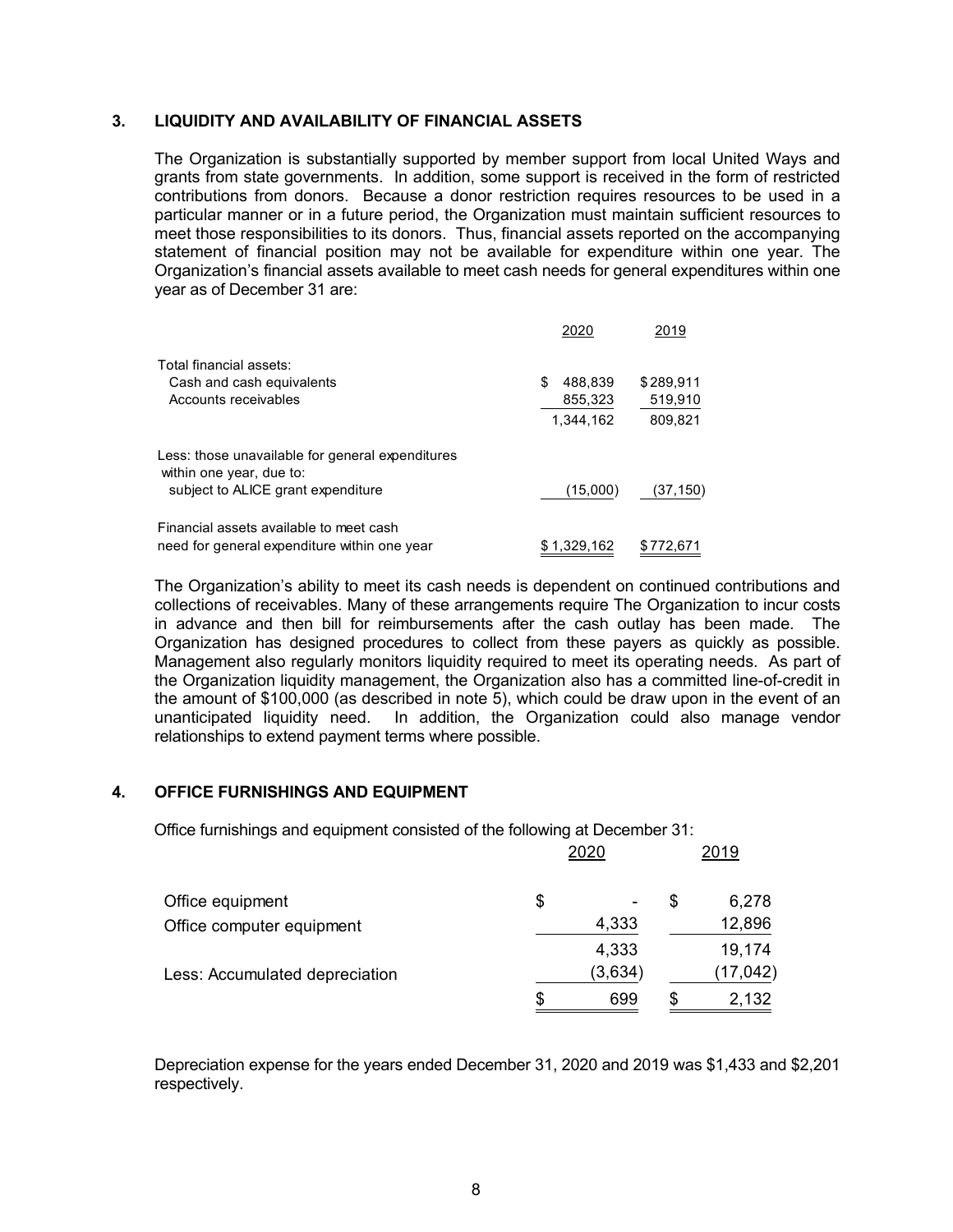#### **5. LINE OF CREDIT**

UWNYS maintains a secured revolving line of credit with a bank. The line of credit has a limit of \$100,000, has a stated interest rate of published prime plus 1% and is secured by substantially all of UWNYS's assets. At December 31, 2020 and 2019, no draws were made on the line of credit.

#### **6. GRANTS AND SPONSORSHIPS**

2-1-1 New York entered into a contract renewal with the New York State Office of Children and Family Services (NYSOCFS), during the fiscal year ended December 31, 2020, to provide funding for expansion and support of 2-1-1 services on a statewide basis. The grant is for a total of \$1,250,000 covering the funding period September 1, 2020 through August 31, 2021. The grant was renewed for the 2021 – 2022 year for a total of \$2,000,000. The grant includes funding for 2-1-1 New York administration and sub-grants to organizations serving as fiscal agents to 2- 1-1 regional collaborations across the state of New York. Funds are provided for support of current 2-1-1 operations, expansion of services, database maintenance and related costs. During the years ended December 31, 2020 and 2019, 2-1-1 New York expended approximately \$1,230,000 and \$1,270,000 of these funds, respectively.

### **7. CONCENTRATIONS OF CREDIT RISK CORE SUPPORT**

UWNYS receives core operating support from local United Way Organizations in the State of New York. The United Way of New York City, the United Way of Greater Rochester, the United Way of Buffalo and Erie County and the United Way of Westchester and Putnam combined provided approximately 62% and 65% of UWNYS's total core support for the years ended December 31, 2020 and 2019, respectively.

#### **8. LEASE COMMITMENTS**

#### **Office Space**

UWNYS leases office space under an operating lease agreement, which expires November 2023. Minimum future rental payments are as follows for the year ending December 31:

| 2021 | \$<br>4,287 |
|------|-------------|
| 2022 | 6,930       |
| 2023 | 6,534       |
|      |             |
|      | 17,751      |

#### **Office Equipment**

UWNYS leases a copy machine under an operating lease agreement, which expires December 31, 2022 with monthly rental payments of \$110. Minimum future rental payments for the years ending December 31, 2020 to December 31, 2022 are \$1,320 in each year.

Total rental expenses under all lease agreements amounted to \$14,363 and \$14,352 for the years ended December 31, 2020 and 2019, respectively.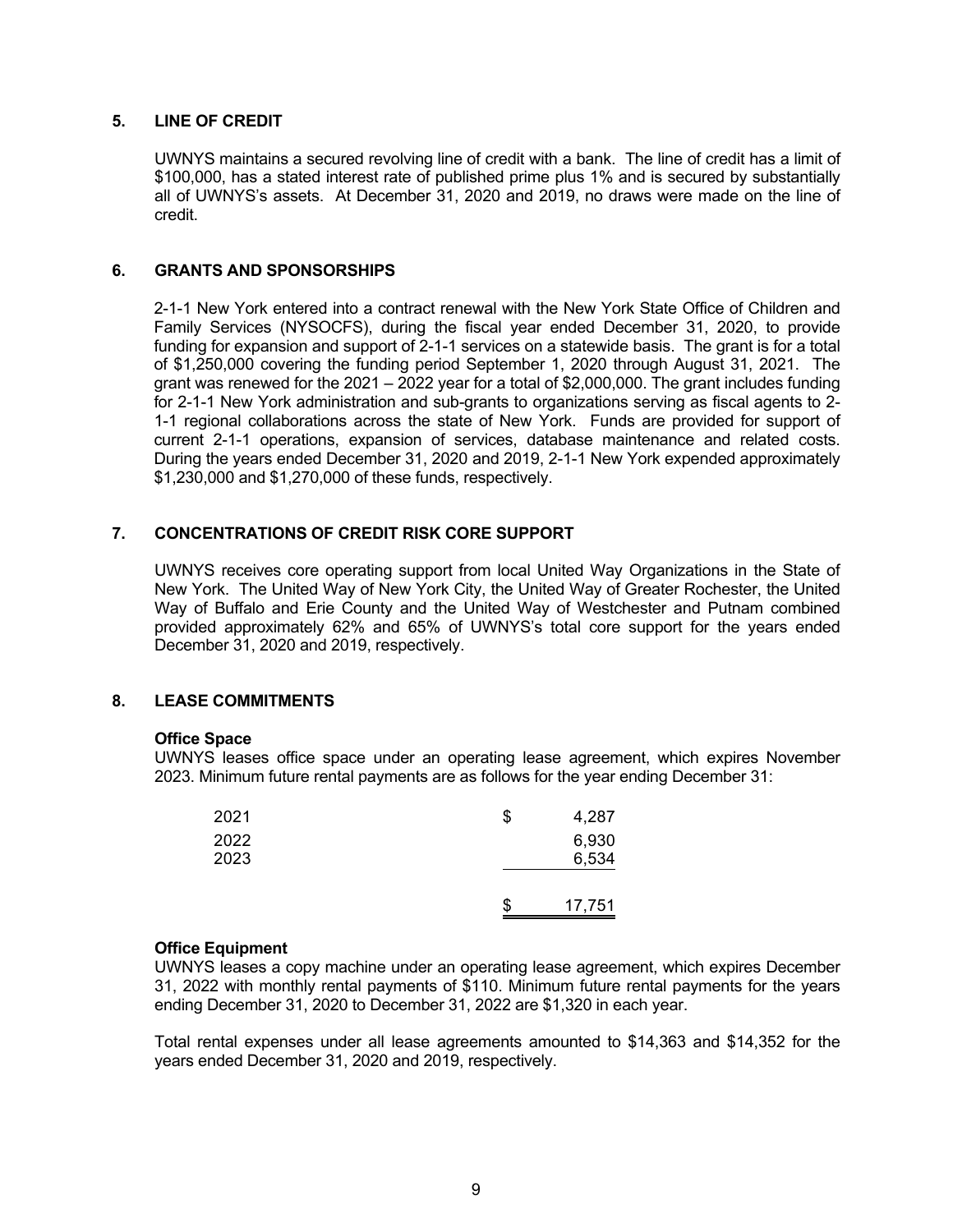### **9. COMMITMENTS AND CONTINGENCIES**

#### COVID-19

The United States is presently in the midst of a national health emergency related to a virus, commonly known as Novel Coronavirus (COVID-19). The overall consequences of COVID-19 on a national, regional and local level are unknown, but it has the potential to result in a significant economic impact. The impact of this situation on the Organization and its future results and financial position is not presently determinable.

#### Paycheck Protection Program

In 2020, the Organization entered into an unsecured promissory note payable to a bank in the amount of \$49,650. This note was entered into by the Organization as part of the U.S. Small Business Administration (SBA)'s Paycheck Protection Program (PPP) under the Coronavirus Aid, Relief, and Economic Security (CARES) Act. The PPP provides for this borrowing, or a portion of the borrowing, to be forgiven to the extent the Organization meets defined requirements related to expenditure of the funds and management of the Organization's personnel complement. The Organization met all requirements for the expenditure of these funds during the year ended December 31, 2020 and received full forgiveness of this loan by the SBA. As such, \$49,650 was recognized as Grants and sponsorships revenue on the accompanying consolidated statement of activities.

## **10. SUBSEQUENT EVENTS**

Subsequent events have been evaluated through October 21, 2021, which is the date the financial statements were available to be issued.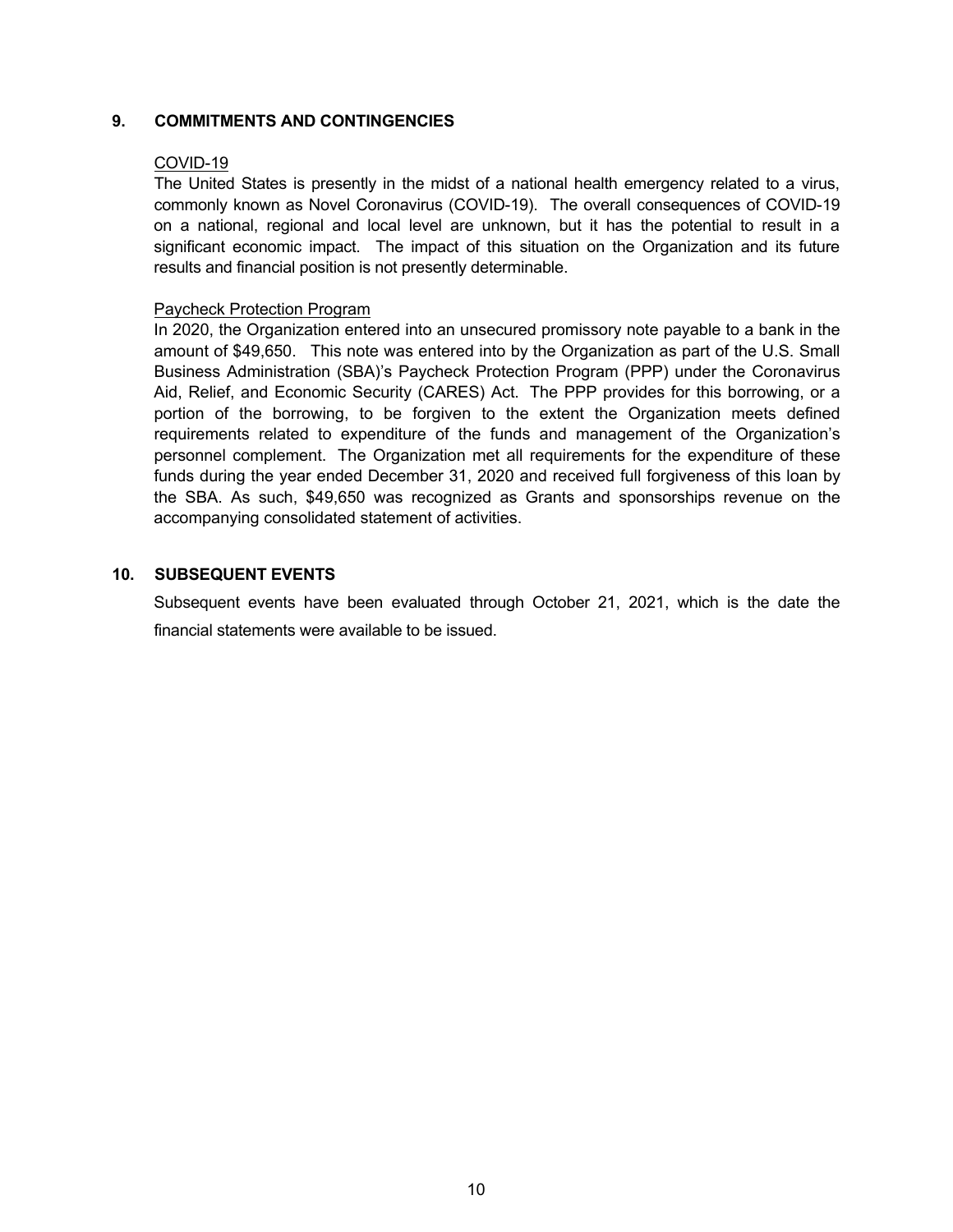# **UNITED WAY OF NEW YORK STATE AND AFFILIATE Schedule I**

## **CONSOLIDATING STATEMENT OF FINANCIAL POSITION DECEMBER 31, 2020**

|                                                                                                                                                | United Way of<br><b>New York State</b>   |    | $2 - 1 - 1$<br>New York, Inc. | Elimination      | Consolidated                             |
|------------------------------------------------------------------------------------------------------------------------------------------------|------------------------------------------|----|-------------------------------|------------------|------------------------------------------|
| <b>ASSETS</b>                                                                                                                                  |                                          |    |                               |                  |                                          |
| Cash and cash equivalents<br>Accounts and grants receivable<br>Due from affiliate<br>Prepaid expenses<br>Office furnishings and equipment, net | \$<br>308,679<br>110,555<br>5,691<br>699 | \$ | 180,160<br>855,323            | \$<br>(110, 555) | \$<br>488,839<br>855,323<br>5,691<br>699 |
| <b>Total assets</b>                                                                                                                            | \$<br>425,624                            | S  | 1,035,483                     | \$<br>(110, 555) | \$<br>1,350,552                          |
| <b>LIABILITIES AND NET ASSETS</b>                                                                                                              |                                          |    |                               |                  |                                          |
| LIABILITIES:<br>Accounts payable<br>Due to affiliate<br>Accrued payroll and related liabilities<br>Deferred revenue                            | \$<br>9,970<br>14,028                    | \$ | 905,102<br>110,555<br>378     | \$<br>(110, 555) | \$<br>915,072<br>14,028<br>378           |
| <b>Total liabilities</b>                                                                                                                       | 23,998                                   |    | 1,016,035                     | (110, 555)       | 929,478                                  |
| <b>NET ASSETS</b><br>Without donor restrictions<br>With donor restrictions                                                                     | 386,626<br>15,000                        |    | 19,448                        |                  | 406,074<br>15,000                        |
| Total net assets                                                                                                                               | 401,626                                  |    | 19,448                        |                  | 421,074                                  |
|                                                                                                                                                | \$<br>425,624                            | \$ | 1,035,483                     | \$<br>(110, 555) | \$<br>1,350,552                          |

The accompanying notes are an integral part of these schedules.